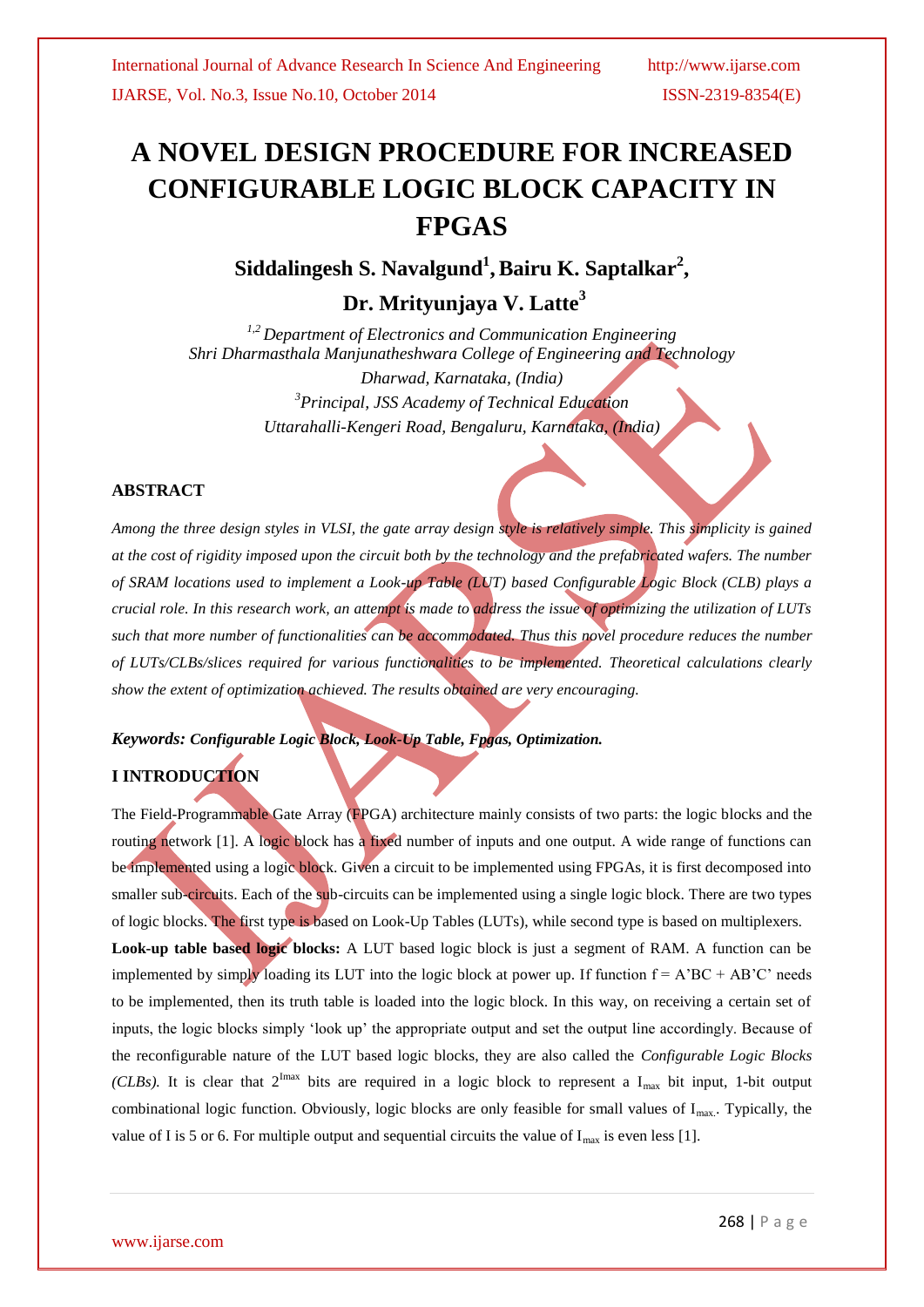## International Journal of Advance Research In Science And Engineering http://www.ijarse.com IJARSE, Vol. No.3, Issue No.10, October 2014 ISSN-2319-8354(E)

**Multiplexer based logic blocks:** Typically a multiplexer based logic block consists of three 2-to-l multiplexers and one two-input OR gate. The number of inputs is eight. The circuit within the logic block can be used to implement a wide range of functions. One such function, shown in Fig. 1(a) can be mapped to a logic block as shown in Figure 1(b). Thus, the programming of multiplexer based logic block is achieved by routing different inputs into the block.



**Fig. 1. A logic function mapped to a mux based logic block**

#### **1.1 Related Work**

Satwant Singh et. al. [2] explores the effect of logic block architecture on the speed of a FPGA. Four classes of logic block architecture are investigated: NAND gates, multiplexer configurations, lookup tables, and wideinput AND-OR gates. An experimental approach is taken, in which each of a set of benchmark logic circuits is synthesized into FPGA's that use different logic blocks. The speed of the resulting FPGA implementations using each logic block is measured. While the results depend on the delay of the programmable routing, experiments indicate that five- and six-input lookup tables and certain multiplexer configurations produce the lowest total delay over realistic values of routing delay. The primary reason is that these blocks can implement typical logic using the fewest levels of logic blocks, and thus incur a small number of stages of the slow programmable routing present in all FPGA"s. The secondary reason is that their inherent combinational delay is not excessive. The fine grain blocks, such as the two-input NAND gate, exhibit poor performance because these gates require many levels of logic block to implement the circuits and hence require a large routing delay [2]. Thus it can be seen that the amount of logic which is necessary for a configurable logic block is crucial for the performance of the FPGAs [3][4][5]. It is true that the FPGAs must be selected in such a way that the least

number of CLBs must be used, while mapping a design, it is interesting to look into the aspects of the size of CLBs for specific design cases. i.e. if the design consists of majority of similar blocks (example, half adders, full adders, multiplication units etc.), then an attempt can be made to theoretically find the minimum capacity of CLBs necessary[6][7][8].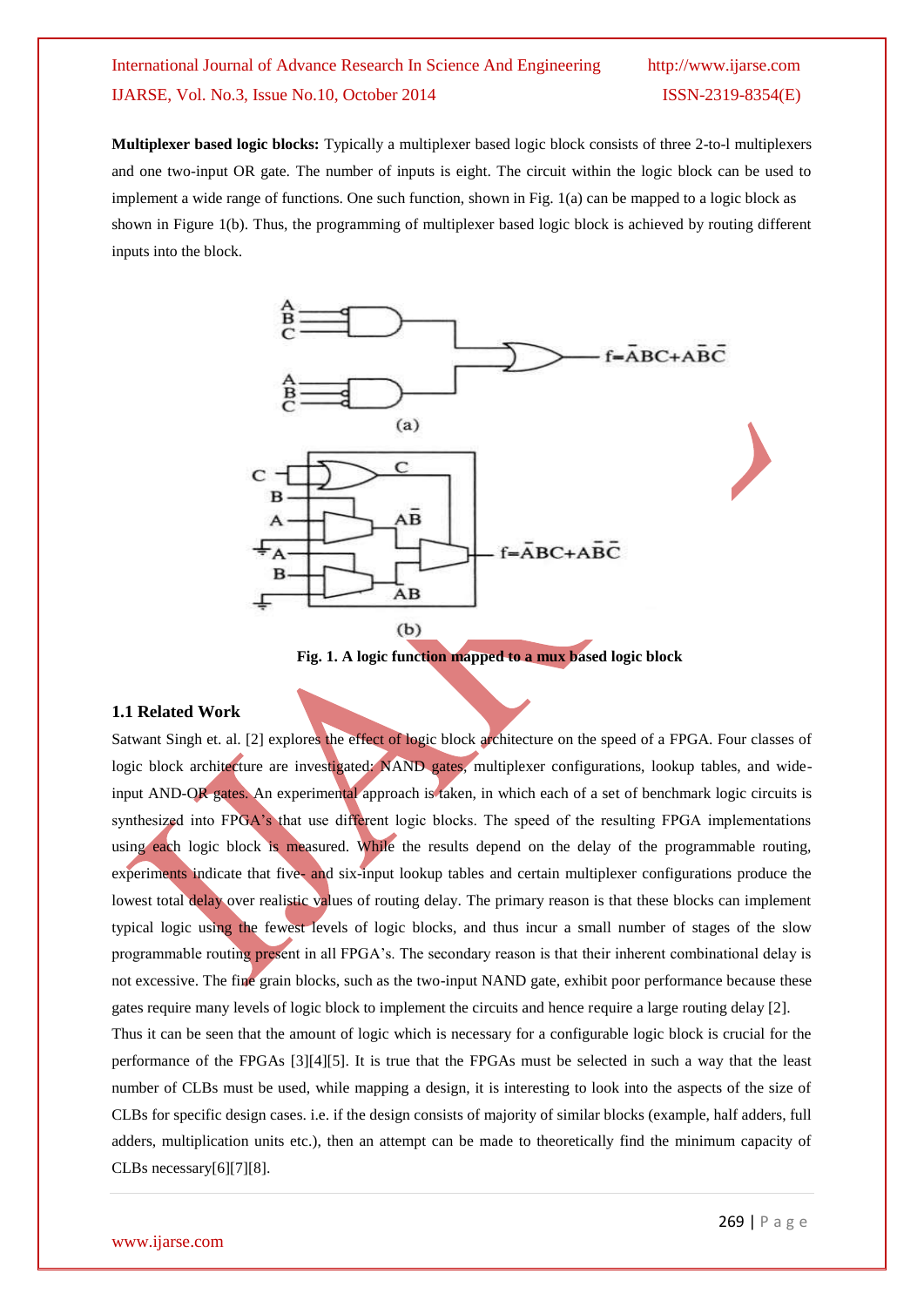### **II PROBLEM FORMULATION**

In a 5-input CLB, all  $2^5$  combinations have to be stored. The problem definition is to suggest a method which stores only those entries which generate either a logic 0 or logic 1 output, whichever is greater without loss of functionality [1]. If the scope of problem is expanded, then the above problem instance can be made to store the relevant values of logic 0 and/or logic 1 for a total of  $2<sup>n</sup>$  combinations of outputs corresponding to a given function.

This problem instance is clearly a case of optimization, where the objective function is to reduce the number of storage components used. i.e.

…………………………………………………………………………………….…..(1)

Where  $C_i$  indicates the capacity of  $i<sup>th</sup> CLB$ . 'n' indicates the total number of CLBs considered in the design.

### **III PROPOSED SOLUTION METHODOLOGY**

The proposed solution methodology consists of analyzing the functionalities of basic computational structures like gates, adders etc. to evolve the method to implement more complex functionalities.

| Input |   | <b>Output</b>   |  |                                                       |  |  |  |  |  |
|-------|---|-----------------|--|-------------------------------------------------------|--|--|--|--|--|
|       | в | <b>AND Gate</b> |  | OR Gate   NAND Gate   NOR Gate   XOR Gate   XNOR Gate |  |  |  |  |  |
|       |   |                 |  |                                                       |  |  |  |  |  |
|       |   |                 |  |                                                       |  |  |  |  |  |
|       |   |                 |  |                                                       |  |  |  |  |  |
|       |   |                 |  | υ                                                     |  |  |  |  |  |

#### **TABLE 1. TRUTH TABLES OF BASIC GATES**

**Case 1: Analysis of AND gate:** It can be easily seen that the number of times a logic 0 occurring is 3 out of 4 combinations. In terms of percentage, it is 75%. Hence it may be chosen to be stored in a CLB, so that the CLB need not have all those combinations which map to logic 0 output.

**Case 2: Analysis of OR gate:** For OR gate, the number of times a logic 1 occurring is 3 out of 4 combinations. In terms of percentage, it is 75%. Hence it may be selected to be stored in a CLB. This implies that the CLB need not have all those combinations which map to logic 0 output.

**Case 3: Analysis of NAND gate:** By referring to the Table I, it can be easily seen that the number of times a logic 1 occurring is 3 out of 4 combinations. In terms of percentage, it is 75%. Hence it may be chosen to be stored in a CLB, so that the CLB need not have all those combinations which map to logic 1 output. This equals the number of occurrences of logic 1 output in OR gate, however, the input combinations are different for the production of logic 1 output.

**Case 4: Analysis of NOR gate:** In a NOR gate, the logic 0 occurs 3 times. Hence only those input combinations need to be mapped for the purpose of storing the logic in CLBs.

**Case 5: Analysis of XOR gate:** In the case of XOR gate, the percentage of occurrences of logic 0 output and logic 1 output are equal. Hence one may not be able to achieve higher optimization for storing the output in CLBs.

**Case 6: Analysis of XNOR gate:** The argument as in case 5 holds good here as well, except for the input combinations producing the logic 0 and logic 1 outputs.

**Case 7: Analysis of Full Adder:** Table 2 provides the truth table of a single-bit full adder.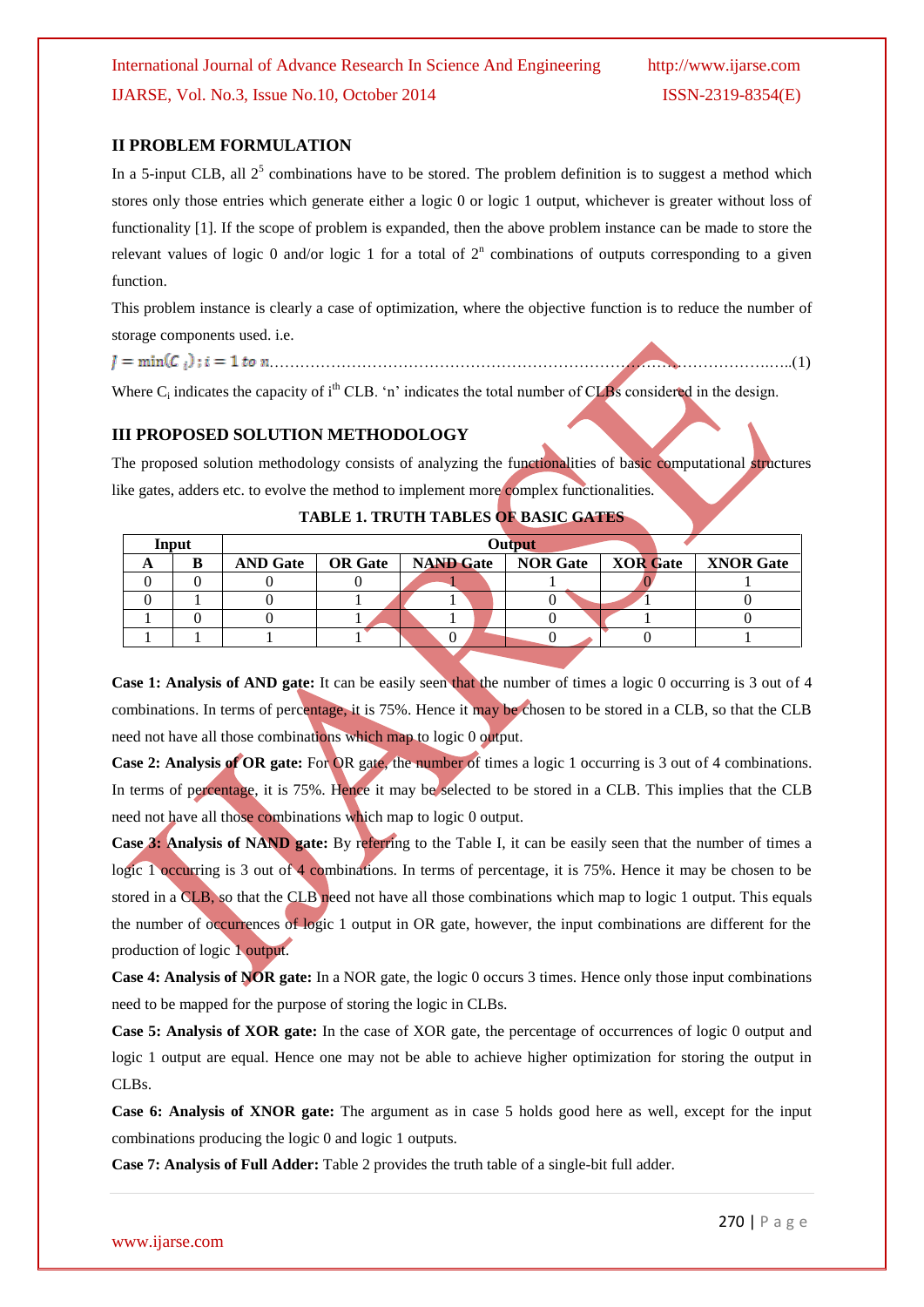|   | Input         |  | Output     |           |  |  |
|---|---------------|--|------------|-----------|--|--|
| A | $C_{in}$<br>B |  | <b>Sum</b> | Carry out |  |  |
|   |               |  |            |           |  |  |
|   |               |  |            |           |  |  |
|   |               |  |            |           |  |  |
|   |               |  |            |           |  |  |
|   |               |  |            |           |  |  |
|   |               |  |            |           |  |  |
|   |               |  |            |           |  |  |
|   |               |  |            |           |  |  |

#### **TABLE 2. TRUTH TABLE OF FULL ADDER**

In the simplest form, for a 1-bit full adder, the capacity of the CLB is 8 bits. However, a closer examination of the output pattern reveals that since there are two outputs, only 4 combinations of sum and carry exist. In addition to this, the patterns repeat. Table 3 provides the occurrences of these patterns.

## **TABLE 3. FREQUENCY OF OCCURRENCES OF OUTPUT PATTERNS IN FULL ADDER**

|     | <b>Output combinations</b> | <b>Frequency of occurrence</b> |  |  |  |  |
|-----|----------------------------|--------------------------------|--|--|--|--|
| Sum | Carry out                  | (in terms of no. of times)     |  |  |  |  |
|     |                            |                                |  |  |  |  |
|     |                            |                                |  |  |  |  |
|     |                            |                                |  |  |  |  |
|     |                            |                                |  |  |  |  |

Thus, a novel design procedure to increase the capacity or CLBs is suggested in this work. Since there are 4 unique combinations of output patterns, it is sufficient to have a 2-to-4 decoder. The modified truth table is shown in table 3.

## **TABLE 4. MODIFIED TRUTH TABLE WITH OPTIMISED DECODER.**

|   | Input |          |                         | <b>Decoder Outputs</b> |            | Output    |
|---|-------|----------|-------------------------|------------------------|------------|-----------|
| A | B     | $C_{in}$ | $\overline{\mathbf{x}}$ |                        | <b>Sum</b> | Carry out |
|   |       |          |                         |                        |            |           |
|   |       |          |                         |                        |            |           |
|   |       |          |                         |                        |            |           |
|   |       |          |                         |                        |            |           |
|   |       |          |                         |                        |            |           |
|   |       |          |                         |                        |            |           |
|   |       |          |                         |                        |            |           |
|   |       |          |                         |                        |            |           |

Thus it is proposed that the single-bit full adder implementation after using the optimized decoder results in reduced number of locations in CLBs for storing the outputs. Fig. 2 shows the block diagram of the optimized decoder.



**Fig. 2. Block diagram of the optimized decoder**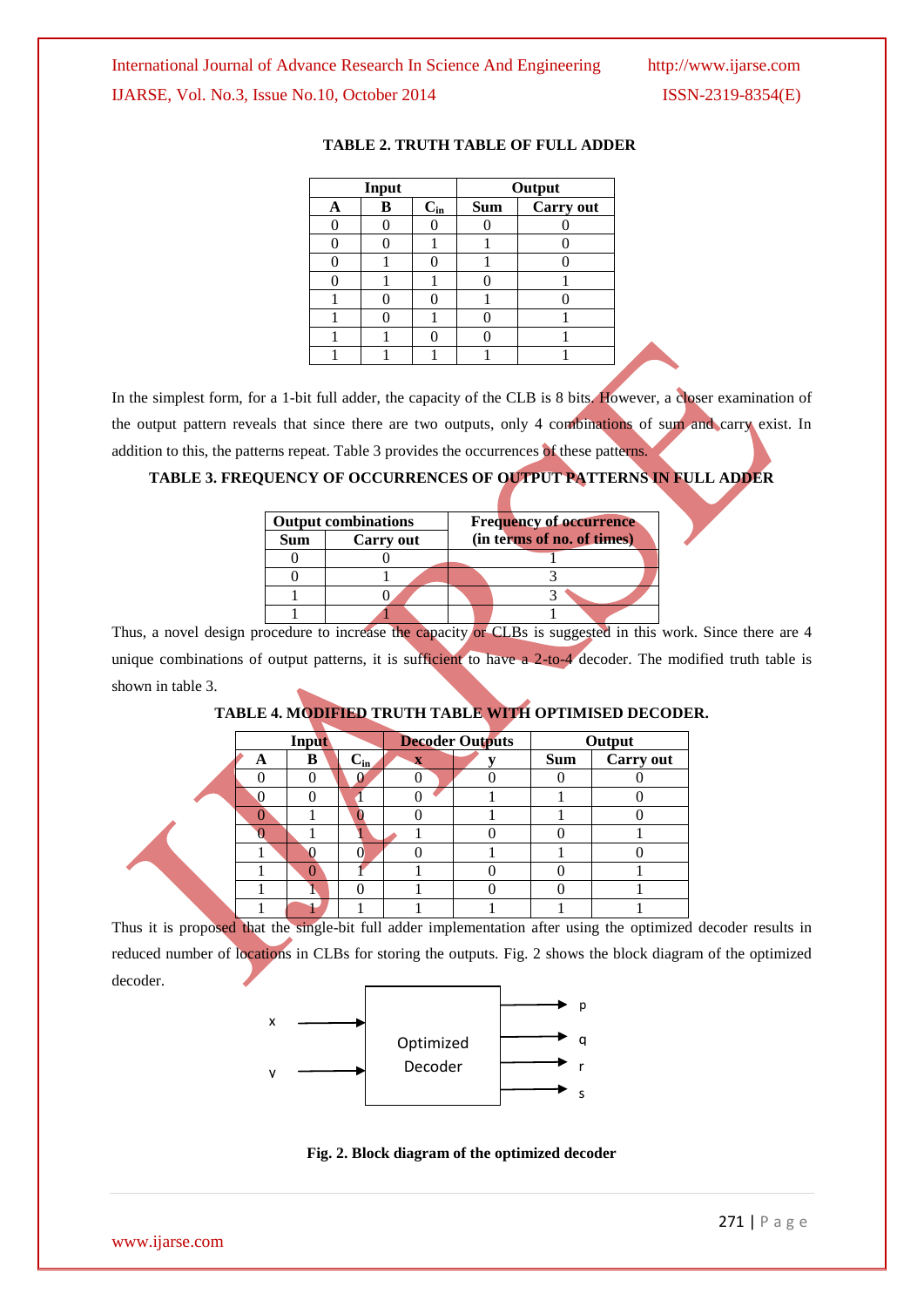The following Table 5 gives the comparison.

**TABLE 5. COMPARISON OF CAPACITY OF CLBS FOR FULL ADDER.**

| <b>Full adder</b>         | No. of locations in CLB required |  |  |  |  |
|---------------------------|----------------------------------|--|--|--|--|
| Without optimized decoder |                                  |  |  |  |  |
| With optimized decoder    |                                  |  |  |  |  |

It is easy to observe a 50% difference in the CLB requirement.

#### **Case 8 : Issues in Implementation of Carry Look-ahead Adder**

A carry-look ahead adder improves speed by reducing the amount of time required to determine carry bits. Carry-look ahead adder design is a way of reducing the complexity of this ideal, but impractical, arrangement by hardware sharing among the various look ahead circuits. Comparisons can be drawn between CLA and a simpler, but usually slower, ripple carry adder for which the carry bit is calculated alongside the sum bit, and each bit must wait until the previous carry has been calculated to begin calculating its own result and carry bits. The carry-look ahead adder calculates one or more carry bits before the sum. This reduces the wait time to calculate the result of the larger value bits. Fig. 3 shows i<sup>th</sup> stage full adder with Propagate signal (P<sub>i</sub>) and Generate signal  $(G_i)$ .



## **Fig. 3. shows i<sup>th</sup> stage full adder with P<sub>i</sub> and G<sub>i</sub>**

| Two signals namely Propagate (P) and Generate (G) are used. The signals $P_i$ and $G_i$ are given by: |  |
|-------------------------------------------------------------------------------------------------------|--|
|                                                                                                       |  |
|                                                                                                       |  |
| The output sum and carry can be defined as:                                                           |  |
|                                                                                                       |  |
| $C_{i+1} = G_i + P_i C_i$ .                                                                           |  |

 $G_i$  is known as the carry Generate signal since a carry  $(C_i+1)$  is generated whenever  $G_i=1$ , regardless of the input carry  $(C_i)$ .  $P_i$  is known as the carry propagate signal since whenever  $P_i = 1$ , the input carry is propagated to the output carry, i.e.,  $C_{i+1}$ .  $\overline{C_i}$  (note that whenever  $P_i=1$ ,  $G_i=0$ ).

Computing the values of P<sub>i</sub> and G<sub>i</sub> only depend on the input operand bits  $(A_3 \& B_1)$  as clear from the equations. The Boolean expression of the carry outputs of various stages can be written as follows:

$$
C_1 = G_0 + P_0.C_0
$$
  
\n
$$
C_2 = G_1 + P_1.C_1 = G_1 + P_1.G_0 + P_1.P_0.C_0
$$
  
\n
$$
C_3 = G_2 + P_2.G_1 + P_2.P_1.G_0 + P_2.P_1.P_0.C_0
$$
  
\n
$$
C_4 = G_3 + P_3.G_2 + P_3.P_2.G_1 + P_3P_2.P_1.G_0 + P_3P_2.P_1.P_0.C_0
$$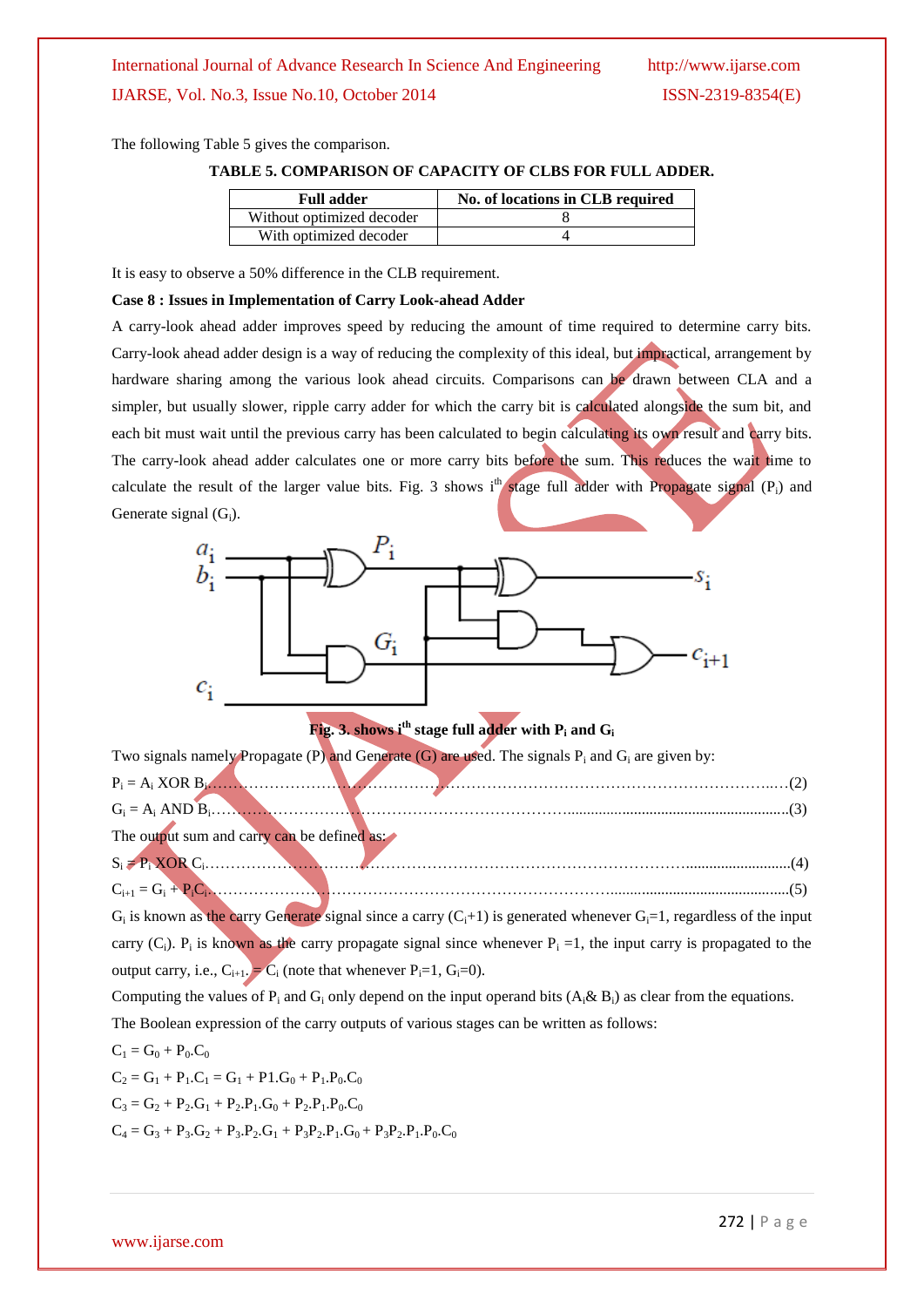IJARSE, Vol. No.3, Issue No.10, October 2014 ISSN-2319-8354(E)

## **A 2-BIT CARRY LOOK-AHEAD ADDER**

| <b>Inputs</b> | Outputs  |                 |
|---------------|----------|-----------------|
| $Y_1Y_0$      | $X_1X_0$ | $C_{out}S_1S_0$ |
| 00            | 00       | 000             |
| 00            | 01       | 001             |
| 00            | 10       | 010             |
| 00            | 11       | 011             |
| 01            | 00       | 001             |
| 01            | 01       | 010             |
| 01            | 10       | 011             |
| 01            | 11       | 100             |
| 10            | 00       | 010             |
| 10            | 01       | 011             |
| 10            | 10       | 100             |
| 10            | 11       | 101             |
| 11            | 00       | 011             |
| 11            | 01       | 100             |
| 11            | 10       | 101             |
| 11            | 11       | 110             |

| Inputs   |          | Outputs         | <b>Output combinations</b> |              |       | <b>Frequency of occurrence</b> |
|----------|----------|-----------------|----------------------------|--------------|-------|--------------------------------|
| $Y_1Y_0$ | $X_1X_0$ | $C_{out}S_1S_0$ | $\mathsf{v}_{\text{out}}$  | $\mathbf{D}$ | $S_0$ | (in terms of no. of times)     |
| 00       | 00       | 000             |                            |              |       |                                |
| 00       | 01       | 001             |                            | 0            |       |                                |
| 00       |          | 010             |                            |              |       |                                |
| 00       |          | 011             |                            |              |       |                                |
| 01       | 00       | 001             |                            | 0            |       |                                |
| 01       | 01       | 010             |                            | 0            |       |                                |
| 01       | 10       | 011             |                            |              |       |                                |
| 01       |          | 100             |                            |              |       |                                |

# **TABLE 6. TRUTH TABLE OF TABLE 7. FREQUENCY OF OCCURRENCES OF**

The block diagram of a simple 4-bit CLA is shown in Fig. 4. The carry look-ahead network calculates the  $P_i$  and Gi terms.



**Fig. 4. Shows the Block Diagram of A 4-Bit CLA**

#### **IV RESULTS AND DISCUSSIONS**

The optimization performed on the basic logic gates shows encouraging results. Table 8 provides a comprehensive summary of the theoretical results for various basic gates. It is interesting to note that for a 2-bit CLA, the output is never driven to "111"  $(C_{\text{out}}S_1S_0)$  combination. Hence the gain is 56.25%. Further, as the number of inputs is increased, the gain in terms of reduced number of locations in CLBs is increased exponentially.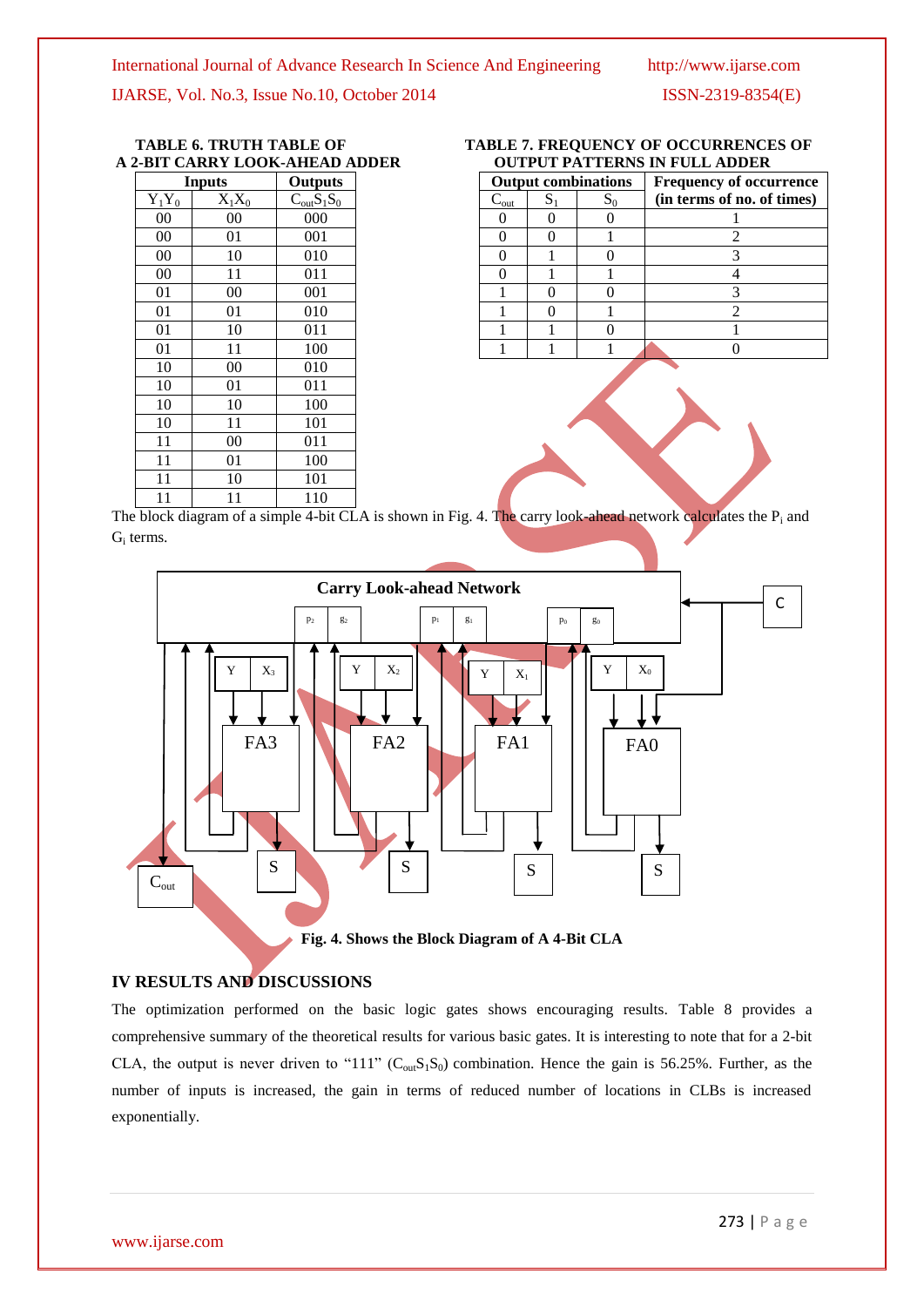

#### **TABLE 8. SUMMARY OF THEORETICAL CALCULATIONS**



**Fig. 5. Plot of variation in number of bits in inputs versus non-unique/unique outputs in CLA** The plot of number of bits in the input versus the gain in capacity of LUT in a CLB for carry look-ahead adder is shown in fig.6 on the following page. For a 2-bit,3-bit,4-bit and 5-bit input implementations, the gains are 50%, 56.25%, 76.53%, 75.78% and 93.85%. With the increasing number of input bits, it is easy to see that the gain values increase exponentially.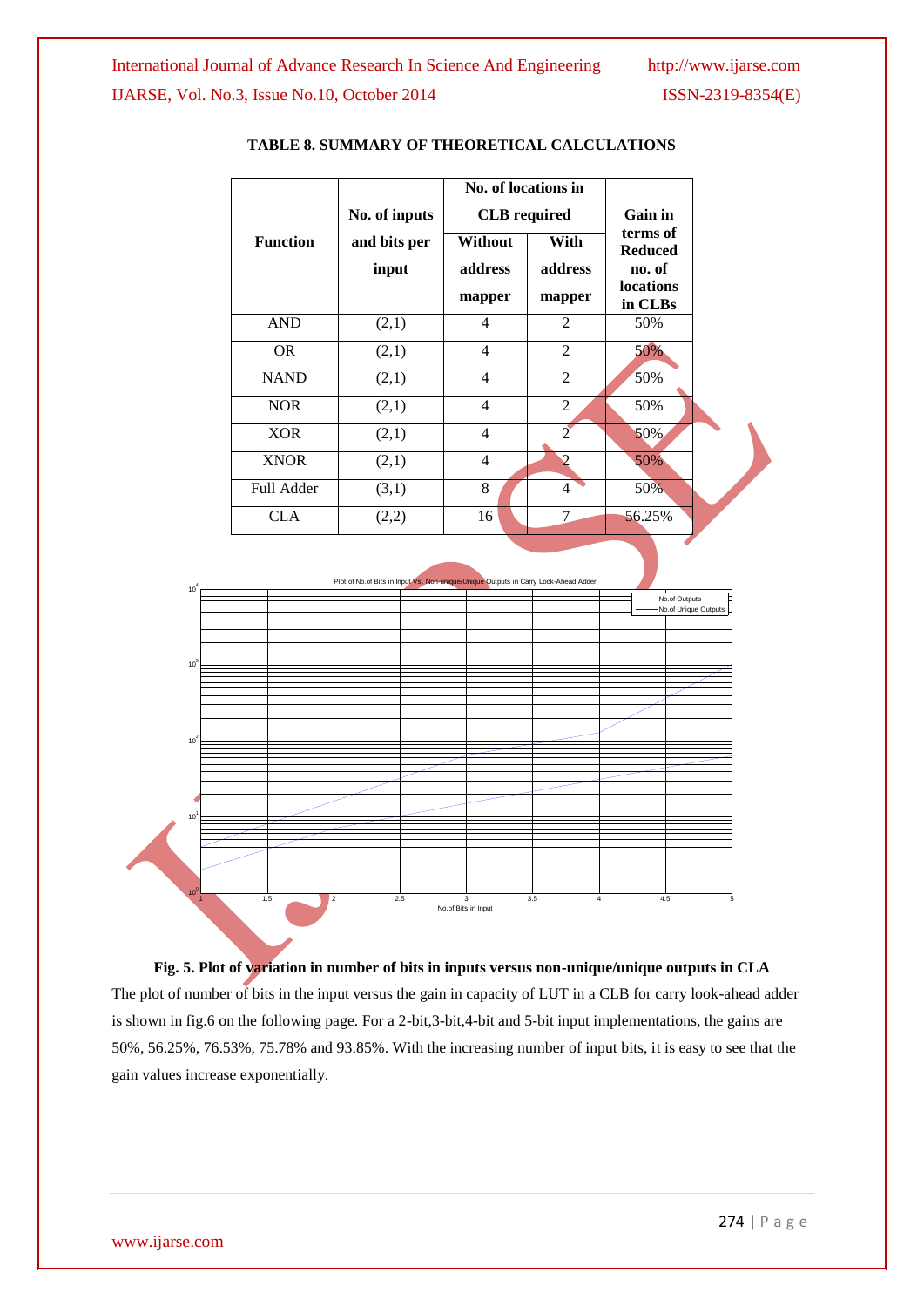International Journal of Advance Research In Science And Engineering http://www.ijarse.com IJARSE, Vol. No.3, Issue No.10, October 2014 ISSN-2319-8354(E)



**Fig. 6. Plot of number of bits in the input Vs. gain in capacity of LUT in a CLB for carry look-ahead** 

**adder**

#### **V CONCLUSIONS**

It may be observed that with careful analysis of the outputs of the digital circuits, a certain level of optimization can be achieved. This optimization in hardware when used with the design optimization results in smaller and faster implementations. The views presented in this work may be extended with suitable modifications to any other functionality as well. Though the generalization may be difficult, the same line of thinking may be applied to domain-specific problems so that specific FPGA architectures may be evolved for better performance parameters.

The carry look-ahead adder (CLA) related issues are briefed. The results show a small dip in gain (in %) for the number of input bits equal to 4. This can be attributed to the less number of unique outputs for the CLA. Hence, one can also conclude the dependence of gain on the number of input bits.

#### **VI ACKNOWLEDGMENTS**

The authors thank the Management, the Principal/Director, Deans, HOD(ECE) and Staff of Sri Dharmasthala Manjunatheshwara College of Engineering and Technology, Dhavalgiri, Dharwad, Karnataka, India for encouraging us for this research work.

#### **REFERENCES**

[1]Naveed Sherwani, "*Algorithms for VLSI Physical Design Automation*", Kluwer Academic Publishers, 1999. [2]Satwant Singh, Jonathan Rose, Paul Chow, David Lewis, "*The Effect of Logic Block Architecture on FPGA Performance*", *IEEE Journal of Solid-State Circuits*, Vol. 27, No. 3, March 1992, 0018-9200/92, 1992 IEEE, pp 281-287.

[3]Xilinx, "*Virtex-5 FPGA XtremeDSP Design considerations User Guide*", UG193 (v3.4), June 1, 2010.

[4]Vaughn Betz, Jonathan Rose, "How Much Logic Should Go in an FPGA Logic Block?", *IEEE Design & Test of Computers*, 0740-7475/98, © 1998 IEEE, pp 10-15.

[5]Alberto Sangiovanni-Vincentelli, Abbas El Gamal, Jonathan Rose, "Synthesis Methods for Field Programmable Gate Arrays", *Proceedings of The IEEE*. Vol. 81. No. 7. July 1993, 0018-9219/93, IEEE, pp 1057-1083.